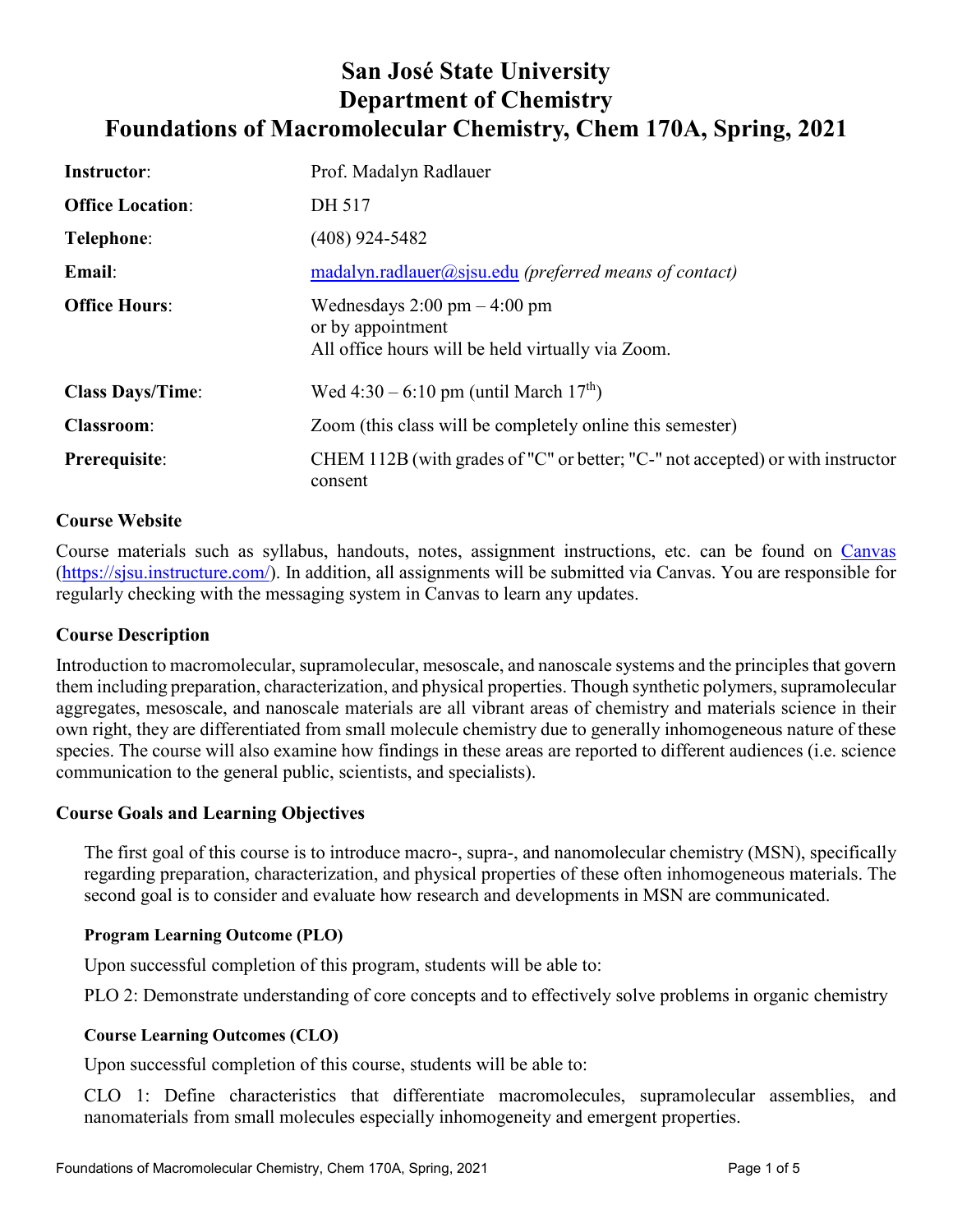CLO 2: List and explain methods of characterization of macromolecules, supramolecular assemblies, and nanomaterials including some methods that are also utilized for the characterization of small molecules.

CLO 3: Recognize and evaluate various applications for macromolecules, supramolecular assemblies, and nanomaterials in everyday life.

CLO 4: Examine and reflect on different modes of communication about MSN.

## **Texts/Readings**

**Textbook** (required for course readings)

*There is no required textbook for this course.* 

*We will use [The Macrogalleria](http://www.pslc.ws/macrog/maindir.htm) at <http://www.pslc.ws/macrog/maindir.htm> as a reference for polymer chemistry. We will also use primary literature sources.*

## **Library Liaison (Optional)**

You should have a student library account with the King Library that allows you access the library electronic databases. If you plan to access the library services from off-campus, you may need to obtain a password and/or proxy to do so. Check the Library website for information. The reference Librarian for Chemistry is Yen Tran and her email is **[yen.tran@sjsu.edu](mailto:yen.tran@sjsu.edu)**.

## **Course Requirements and Assignments**

Graded work will include participation, small group projects, and a term paper, which will all contribute to the course learning outcomes.

| <b>Assignments</b>                     | <b>Points</b> |
|----------------------------------------|---------------|
| In-class (Zoom) and Canvas discussions | 30            |
| Reflections                            | 40            |
| Term Paper                             | 30            |
| <b>Total</b>                           | 100           |

Success in this course is based on the expectation that students will spend, for each unit of credit, a minimum of 45 hours over the length of the course for instruction or preparation/studying or course related activities including but not limited to internships, labs, clinical practical. This course has been condensed into half a semester so that we will have ample time for in-class discussions. It will be more work for the first 8 weeks of the semester, but then you only have your revised term paper in the remainder of the semester.

## **Participation**

#### **In-Class Discussions**

Participation during in-class discussions about the course material and assigned reading will account for 15 points (15%) of your grade.

## **Canvas Discussions**

Participation in Canvas discussions about the course material and assigned reading will account for 15 points (15%) of your grade.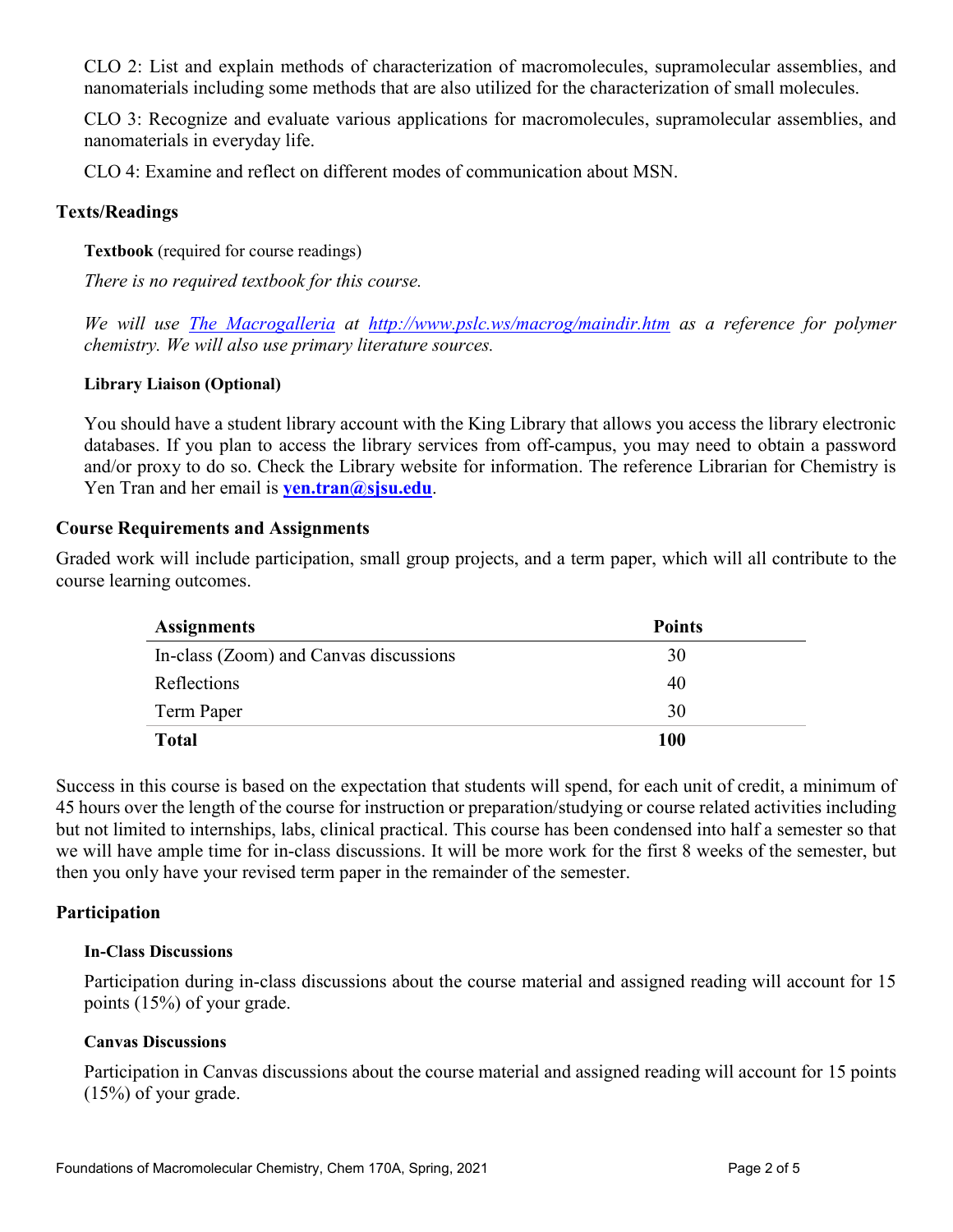# **Reflections**

There will be 4 short writing assignments each worth 10 points (40 points total, 40%) of your grade. They will cover different topics from the course. They will be completed outside of class, but discussed during class time.

# **Term Paper (in place of a final exam)**

You will be responsible for a term paper due by the end of the assigned final exam time. All together, the term paper related assignments are worth 30 points (30%) of your grade. The term paper must rely on peer-reviewed literature. Part of your grade will be based on submission and approval of your chosen topic (5 pts) and a draft of the paper due on the last day of class (10 pts, March  $17<sup>th</sup>$ ). You will then get comments from me, which you should consider in editing the final version of your paper (15 pts).

# **Grading Information**

#### **Determination of Grades**

The course grade will be assigned according to the following ranges:

| Percentage of Total Points | Final Course Grade |
|----------------------------|--------------------|
| 96 and above               | $A+$               |
| 92 to 95.9                 | $\mathsf{A}$       |
| 88 to 91.9                 | $A -$              |
| 84 to 87.9                 | $B+$               |
| 80 to 83.9                 | B                  |
| 76 to 79.9                 | $B -$              |
| 72 to 75.9                 | $C+$               |
| 68 to 71.9                 | C                  |
| 64 to 67.9                 | $C-$               |
| 60 to 63.9                 | $D+$               |
| 56 to 59.9                 | D                  |
| 52 to 55.9                 | D-                 |
| less than 52               | F                  |

## **Assignment Deadlines**

The COVID-19 pandemic and tumultuous happenings causing havoc in our world are still forcing us to work and learn under very strange circumstances. This may make it more difficult for you to maintain a steady course schedule and you may need to miss class or an assignment at some point in the semester. If this is the case, please contact me *ahead* of time and with as much of a heads up as possible and we can discuss the situation. Generally, all assignments are required to be submitted on or before the assigned deadline, but I will do my best to be accommodating for unforeseen circumstances if I receive appropriate communication.

## **Classroom Protocol**

Be on time to class; class starts on Zoom at 4:30 pm. Please find a place where you will be able to use your microphone and webcam. Unless an alternative plan is determined with me before the second class period, I expect everyone to be able to do "face-to-face" discussions so that you can participate during the class period, both as a full class and in breakout rooms. Virtual backgrounds are acceptable as long as they are not distracting and as long as they do not violate the guidelines for a safe and respectful community listed below.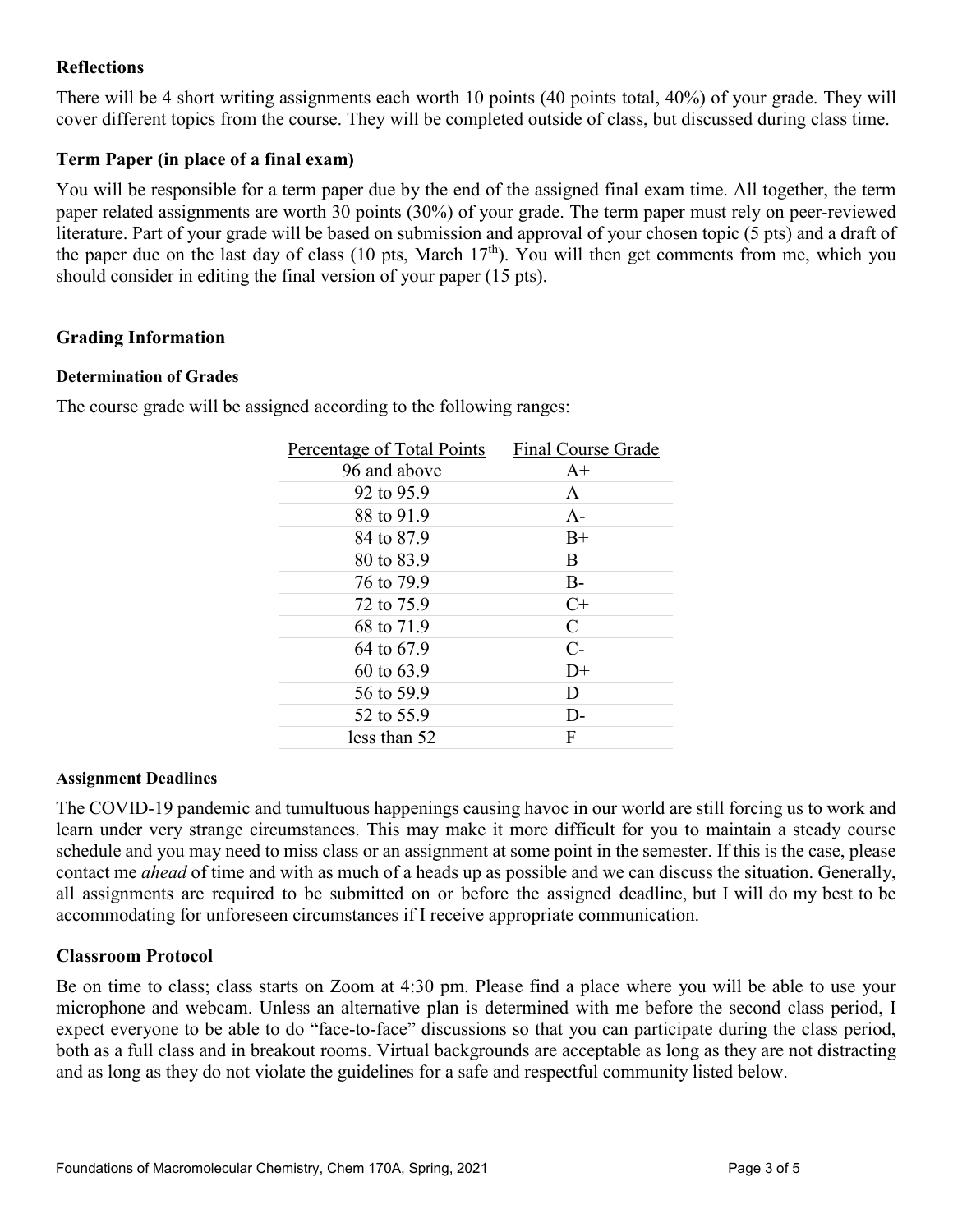# **Email policy**

I receive a lot of emails, so to be sure that I see your email, all Chem 170A emails should have Chem 170A somewhere in the subject line. I will do my best to respond to class-related emails within 1 business day of receiving them, however, keep in mind that this may not always be possible, especially during high volume times (around exams). You can also message me via Canvas and I will target a similar turnaround time.

# **University Policies**

Per [University Policy S16-9](http://www.sjsu.edu/senate/docs/S16-9.pdf) *(http://www.sjsu.edu/senate/docs/S16-9.pdf)*, relevant information to all courses, such as academic integrity, accommodations, dropping and adding, consent for recording of class, etc. is available on Office of Graduate and Undergraduate Programs' [Syllabus Information web page](http://www.sjsu.edu/gup/syllabusinfo/) at http://www.sjsu.edu/gup/syllabusinfo/".

# **Safe and Respectful Community**

I hope that the classroom will serve as an environment that will promote learning and the development of new ideas, as well as be a safe and respectful community. Behavior that interferes with the normal academic function in a classroom is unacceptable. Students exhibiting this behavior will be asked to leave the class. The university has a [brochure on student conduct](http://www.sjsu.edu/studentconduct/docs/ENGLISH%20Brochure.pdf) at http://www.sjsu.edu/studentconduct/docs/ENGLISH%20Brochure.pdf.

Examples of such behavior include

- 1. Persistent interruptions or using disrespectful adjectives in response to the comments of others.
- 2. The use of obscene or profane language.
- 3. Yelling at classmates and/or faculty.
- 4. Persistent and disruptive late arrival to or early departure from class without permission.
- 5. Physical threats, harassing/bullying behavior, or personal insults (even when stated in a joking manner).
- 6. Use of personal electronic devices such as pagers, cell phones, PDAs in class, unless it is part of the instructional activity.